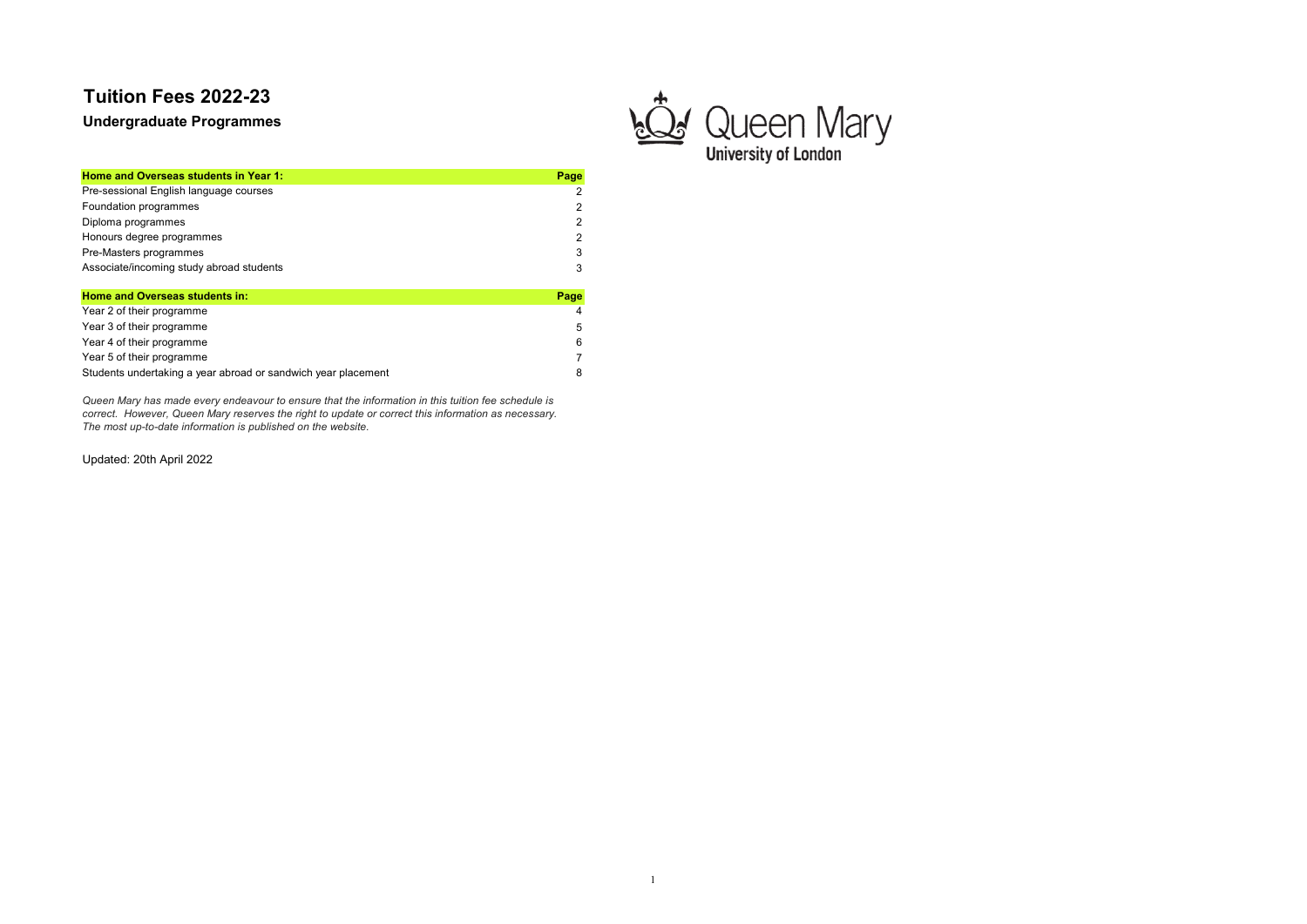#### Undergraduate students entering Year 1 of their programme:

| Course code                                           | Award              | Title                                                                                   |         | 2022/23         |
|-------------------------------------------------------|--------------------|-----------------------------------------------------------------------------------------|---------|-----------------|
| Pre-sessional English language programmes:            |                    |                                                                                         | Home    | <b>Overseas</b> |
| <b>Y2E9</b>                                           | Not credit bearing | Course A: 13 weeks                                                                      | £6,100  | £6.100          |
| Y <sub>2E7</sub>                                      |                    | Course B: 9 weeks                                                                       | £4,400  | £4,400          |
| <b>Y2E6</b>                                           |                    | Course C: 5 weeks                                                                       | £3,000  | £3,000          |
| <b>Y2E8</b>                                           |                    | Foundation Pre-Sessional Programme: 9 weeks                                             | £4,400  | £4,400          |
| <b>Foundation programmes:</b>                         |                    |                                                                                         | Home    | <b>Overseas</b> |
| Y <sub>2GI</sub>                                      |                    | International Foundation Programme in Humanities & Social Sciences (September start)    | £20.000 | £20,000         |
| Y <sub>2GF</sub>                                      |                    | International Foundation Programme in Humanities & Social Sciences (January start)      | £20,000 | £20.000         |
| Y <sub>2</sub> GG                                     |                    | Fd Cert International Foundation Programme in Business and Management (September start) | £20,000 | £20,000         |
| Y <sub>2GH</sub>                                      |                    | Fd Cert International Foundation Programme in Business and Management (January start)   | £20,000 | £20,000         |
| <b>FGHZ</b>                                           |                    | International Science & Engineering Foundation Programme                                | £20,000 | £20,000         |
| <b>BSc/BMedSci</b>                                    |                    | Intercalated programmes                                                                 | £9,250  | £25,150         |
| Degree programmes with standard fees:                 |                    |                                                                                         | Home    | <b>Overseas</b> |
| <b>School of English and Drama</b>                    |                    |                                                                                         |         |                 |
| <b>School of History</b>                              |                    |                                                                                         |         |                 |
| School of Politics and International Relations        |                    |                                                                                         | £9,250  | £20,000         |
| <b>School of Languages Linguistics and Film</b>       |                    |                                                                                         |         |                 |
| <b>Wolfson Institute of Population Health</b>         |                    |                                                                                         |         |                 |
| <b>School of Mathematical Sciences</b>                |                    |                                                                                         | £9,250  | £22,500         |
| <b>School of Business and Management</b>              |                    |                                                                                         |         |                 |
| <b>School of Engineering and Materials Science</b>    |                    |                                                                                         |         |                 |
| School of Electronic Engineering and Computer Science |                    |                                                                                         | £9,250  | £25.150         |
| <b>School of Biological and Behavioural Sciences</b>  |                    |                                                                                         |         |                 |
| <b>School of Physical and Chemical Sciences</b>       |                    |                                                                                         |         |                 |
| Course code                                           | Award              | Title                                                                                   |         | 2022/23         |
| Degree programmes with non-standard fees:             |                    |                                                                                         | Home    | <b>Overseas</b> |
| <b>School of Geography</b>                            |                    |                                                                                         |         |                 |
| All courses with the exception of those listed below. |                    |                                                                                         | £9,250  | £20,000         |
| F850                                                  | <b>Bsc</b>         | <b>BSc FT Environmental Science</b>                                                     |         |                 |
| F8N <sub>2</sub>                                      | <b>Bsc</b>         | BSc FT Environmental Science with Business Management                                   | £9,250  | £23,650         |
| F8NY                                                  | <b>Bsc</b>         | BSc FT Environmental Science with Business Management with a Year Abroad                |         |                 |
| F851                                                  | <b>Bsc</b>         | BSc FT Environmental Science with a Year Abroad                                         |         |                 |
| <b>School of Economics and Finance</b>                |                    |                                                                                         |         |                 |
| All courses with the exception of those listed below. |                    |                                                                                         | £9,250  | £22.500         |
| All variants                                          | BSc(Econ)          | BSc(Econ) FT Economics and International Relations                                      | £9,250  | £20,000         |
| <b>School of Law</b>                                  |                    |                                                                                         |         |                 |
| All courses with the exception of those listed below. |                    |                                                                                         | £9,250  | £23,650         |
| M106                                                  | <b>LLB</b>         | Double Degree in English and French Law (with Sorbonne)                                 | £9,250  | £9,250          |
| <b>School of Medicine and Dentistry</b>               |                    |                                                                                         |         |                 |
| A200                                                  | <b>BDS</b>         | Dentistry                                                                               | £9,250  | £42,500         |
| A100                                                  | <b>MBBS</b>        | Medicine                                                                                | £9,250  | £42,500         |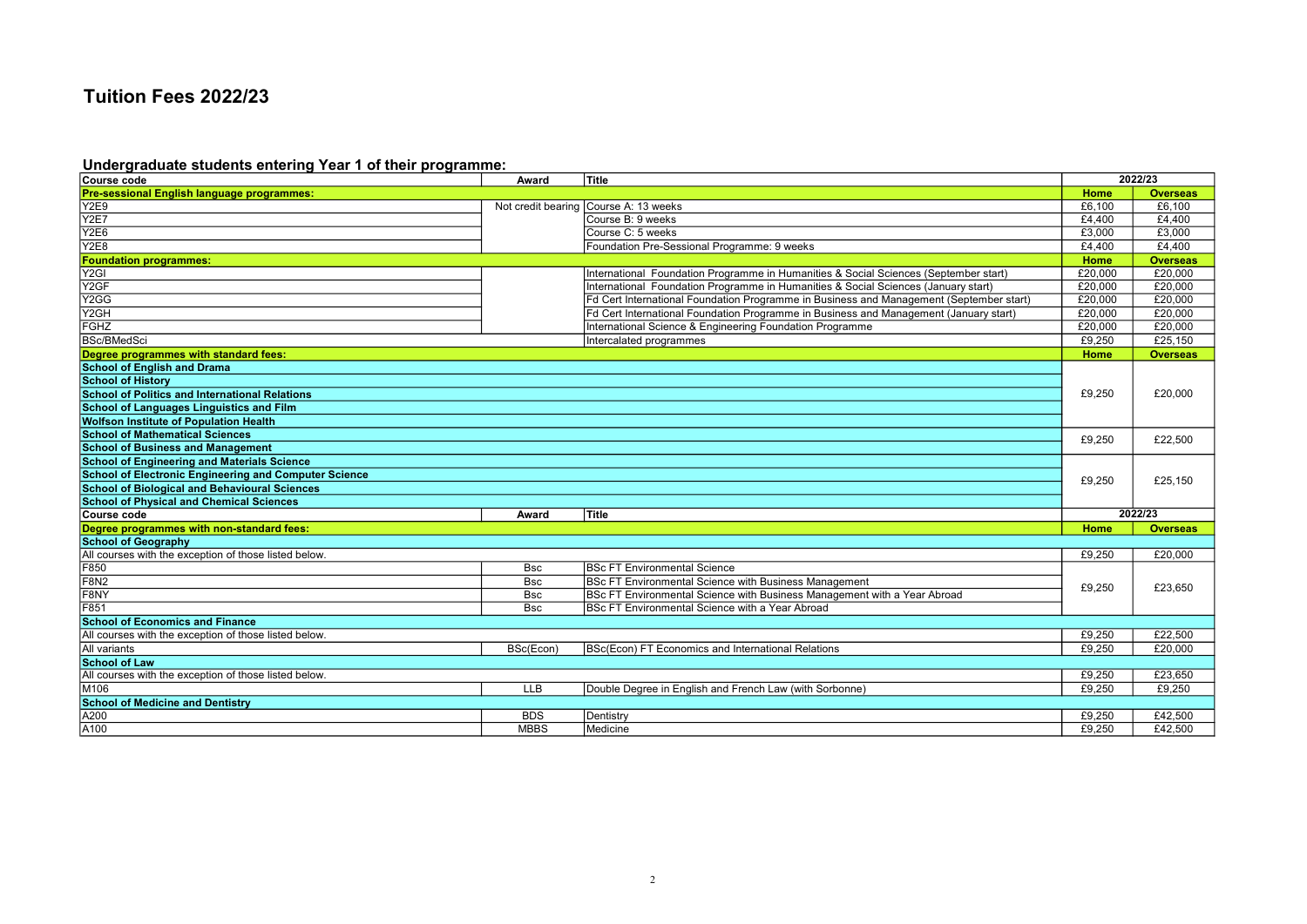| A101                                                            | <b>MBBS</b>       | Medicine - Graduate Entry Programme                                                                                                                                                                                                                                                                                 | £9,250   | £42,500         |
|-----------------------------------------------------------------|-------------------|---------------------------------------------------------------------------------------------------------------------------------------------------------------------------------------------------------------------------------------------------------------------------------------------------------------------|----------|-----------------|
|                                                                 |                   |                                                                                                                                                                                                                                                                                                                     |          |                 |
| A30X                                                            | <b>MBBS</b>       | Medicine - GEP Maxilliofacial                                                                                                                                                                                                                                                                                       | £9,250   | £42,500         |
|                                                                 |                   |                                                                                                                                                                                                                                                                                                                     |          |                 |
|                                                                 |                   |                                                                                                                                                                                                                                                                                                                     |          |                 |
|                                                                 |                   |                                                                                                                                                                                                                                                                                                                     |          |                 |
| A110                                                            | <b>MBBS</b>       | Medicine (Malta)                                                                                                                                                                                                                                                                                                    | € 27,000 | € 27,000        |
| <b>Pre-Masters Programmes:</b>                                  |                   |                                                                                                                                                                                                                                                                                                                     | Home     | <b>Overseas</b> |
| Y2QF                                                            | GradDip           | Pre-Masters FT Graduate Diploma Economics and Finance (September start)                                                                                                                                                                                                                                             | £19,250  | £19,250         |
| Y2QG                                                            | GradDip           | Pre-Masters FT Graduate Diploma Economics and Finance (January start)                                                                                                                                                                                                                                               | £19,250  | £19,250         |
| Y2QA                                                            | GradDip           | Pre-Masters FT Graduate Diploma Humanities and Social Sciences (September start)                                                                                                                                                                                                                                    | £19,250  | £19,250         |
| Y <sub>2</sub> QC                                               | GradDip           | Pre-Masters FT Graduate Diploma Humanities and Social Sciences (January start)                                                                                                                                                                                                                                      | £19,250  | £19,250         |
| <b>Associate Students (not aiming for a Queen Mary degree):</b> |                   |                                                                                                                                                                                                                                                                                                                     | Home     | <b>Overseas</b> |
| Y2FE                                                            |                   | Full year                                                                                                                                                                                                                                                                                                           | £20,000  | £20,000         |
| Y2AE                                                            |                   | Autumn semester only (4 modules)                                                                                                                                                                                                                                                                                    | £10,000  | £10,000         |
| Y3AE                                                            |                   | Autumn semester only (3 modules)                                                                                                                                                                                                                                                                                    | £7,500   | £7,500          |
| Y2BE                                                            |                   | Spring semester only (4 modules)                                                                                                                                                                                                                                                                                    | £10,000  | £10,000         |
| Y3BE                                                            |                   | Spring semester only (3 modules)                                                                                                                                                                                                                                                                                    | £7,500   | £7,500          |
| Y3AP                                                            |                   | One 15-credit module (Autumn semester)                                                                                                                                                                                                                                                                              | £2,500   | £2,500          |
| Y2AP                                                            |                   | Two 15-credit or one 30-credit module(s) (Autumn semester)                                                                                                                                                                                                                                                          | £5,000   | £5,000          |
|                                                                 | Credit awarded    |                                                                                                                                                                                                                                                                                                                     |          |                 |
|                                                                 |                   |                                                                                                                                                                                                                                                                                                                     |          |                 |
| Y3BP                                                            |                   | One 15-credit module (Spring semester)                                                                                                                                                                                                                                                                              | £2,500   | £2,500          |
| Y2BP                                                            |                   | Two 15-credit or one 30-credit module(s) (Spring semester)                                                                                                                                                                                                                                                          | £5,000   | £5,000          |
|                                                                 |                   |                                                                                                                                                                                                                                                                                                                     |          |                 |
|                                                                 |                   |                                                                                                                                                                                                                                                                                                                     |          |                 |
|                                                                 |                   |                                                                                                                                                                                                                                                                                                                     |          |                 |
|                                                                 |                   |                                                                                                                                                                                                                                                                                                                     |          |                 |
|                                                                 |                   | Notes:                                                                                                                                                                                                                                                                                                              |          |                 |
|                                                                 |                   |                                                                                                                                                                                                                                                                                                                     |          |                 |
|                                                                 |                   |                                                                                                                                                                                                                                                                                                                     |          |                 |
|                                                                 |                   | Incoming exchange students on ERASMUS or non-EU exchange programmes are not charged tuition fees.                                                                                                                                                                                                                   |          |                 |
|                                                                 |                   |                                                                                                                                                                                                                                                                                                                     |          |                 |
|                                                                 |                   |                                                                                                                                                                                                                                                                                                                     |          |                 |
| $\overline{\mathbf{1}}$                                         |                   |                                                                                                                                                                                                                                                                                                                     |          |                 |
|                                                                 |                   |                                                                                                                                                                                                                                                                                                                     |          |                 |
|                                                                 |                   |                                                                                                                                                                                                                                                                                                                     |          |                 |
|                                                                 |                   | Overseas students on Year 0 of a programme with an integrated Foundation Year or on a preliminary year for intensive Russian language instruction in                                                                                                                                                                |          |                 |
|                                                                 |                   | 2021-22 will pay the standard classroom or lab-based rate for new students in 2022-23 when they enter Year 1. The Year 1 rate in 2022-23 will not be                                                                                                                                                                |          |                 |
| $\mathbf{2}$                                                    |                   | based on an inflationary uplift from the Year 0 rate in 2021-22.                                                                                                                                                                                                                                                    |          |                 |
|                                                                 |                   |                                                                                                                                                                                                                                                                                                                     |          |                 |
|                                                                 |                   | New Overseas students commencing the MBBS, GEP or BDS programme in 2015-16 or thereafter are charged a single rate of fees, with annual                                                                                                                                                                             |          |                 |
|                                                                 |                   | inflationary uplifts in each subsequent year of the programme. MBBS, GEP and BDS students who commenced the programme in 2014-15 or earlier will                                                                                                                                                                    |          |                 |
|                                                                 |                   | continue to be charged two rates of fees in 2022-23 and thereafter until they finish or leave the programme, based on whether they are enrolled in a non-                                                                                                                                                           |          |                 |
| 3                                                               |                   | clinical or clinical year of the programme. Direct clinical entrants to Year 3 of the MBBS are charged the rate for the cohort they are joining rather than the                                                                                                                                                     |          |                 |
|                                                                 | new student rate. |                                                                                                                                                                                                                                                                                                                     |          |                 |
|                                                                 |                   | New Overseas students who transfer to Queen Mary from another university and enter directly into Year 2 or a later year of a programme are charged the                                                                                                                                                              |          |                 |
|                                                                 |                   |                                                                                                                                                                                                                                                                                                                     |          |                 |
|                                                                 |                   | rate for the cohort they are joining rather than the new student rate. This includes students transferring to Queen Mary under an international articulation<br>partnership (such as a 2+3 arrangement). Please refer to the relevant page in the fee schedule based on the year of the programme you are entering. |          |                 |
| $\overline{\mathbf{4}}$                                         |                   | This does not apply to BUPT students studying at Queen Mary; BUPT students are charged a special agreed rate of fees. Home students transferring                                                                                                                                                                    |          |                 |
|                                                                 |                   | from another university are subject to regulated fees set by the Government.                                                                                                                                                                                                                                        |          |                 |
|                                                                 |                   |                                                                                                                                                                                                                                                                                                                     |          |                 |
|                                                                 |                   | As a result of the 2015 Comprehensive Spending Review, there may be changes to funding mechanisms for courses which are currently NHS funded.                                                                                                                                                                       |          |                 |
| 5                                                               |                   | Exact funding requirements are yet to be confirmed but are likely to affect students applying for courses due to start September 2018 onwards. This may<br>affect whether the course will change from a Diploma to a Degree programme and this may additionally affect the entry requirements for 2018 onwards.     |          |                 |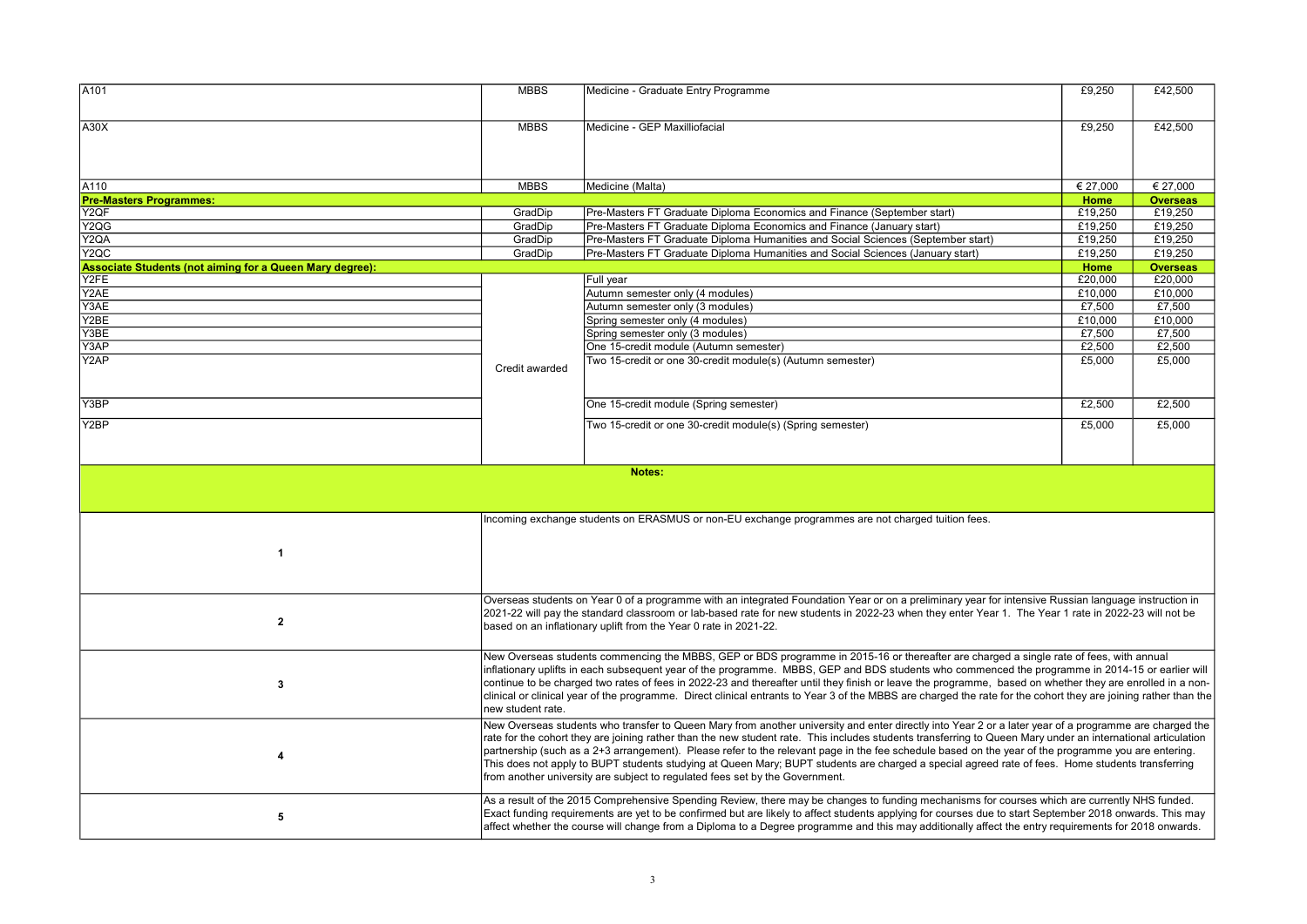#### Undergraduate students entering Year 2 of their programme:

| Course code                                                                                                                                                              | Award       | Title                                                                                                                                                   |          | 2022-23         |
|--------------------------------------------------------------------------------------------------------------------------------------------------------------------------|-------------|---------------------------------------------------------------------------------------------------------------------------------------------------------|----------|-----------------|
| Degree programmes with standard fees:                                                                                                                                    |             |                                                                                                                                                         | Home     | <b>Overseas</b> |
| <b>School of English and Drama</b>                                                                                                                                       |             |                                                                                                                                                         |          |                 |
| <b>School of History</b>                                                                                                                                                 |             |                                                                                                                                                         |          |                 |
| <b>School of Politics and International Relations</b>                                                                                                                    |             |                                                                                                                                                         | £9,250   | £19,550         |
| <b>School of Languages Linguistics and Film</b>                                                                                                                          |             |                                                                                                                                                         |          |                 |
| <b>Wolfson Institute of Population Health</b>                                                                                                                            |             |                                                                                                                                                         |          |                 |
| <b>School of Mathematical Sciences</b>                                                                                                                                   |             |                                                                                                                                                         | £9,250   | £21,200         |
| <b>School of Business and Management</b>                                                                                                                                 |             |                                                                                                                                                         |          |                 |
| <b>School of Engineering and Materials Science</b>                                                                                                                       |             |                                                                                                                                                         |          |                 |
| <b>School of Electronic Engineering and Computer Science</b>                                                                                                             |             |                                                                                                                                                         | £9,250   | £24,350         |
| <b>School of Biological and Behavioural Sciences</b>                                                                                                                     |             |                                                                                                                                                         |          |                 |
| <b>School of Physical and Chemical Sciences</b>                                                                                                                          |             |                                                                                                                                                         |          |                 |
| Degree programmes with non-standard fees:                                                                                                                                |             |                                                                                                                                                         | Home     | <b>Overseas</b> |
| <b>School of Geography</b>                                                                                                                                               |             |                                                                                                                                                         |          |                 |
| All courses with the exception of those listed below.                                                                                                                    |             |                                                                                                                                                         | £9.250   | £19.550         |
| F850                                                                                                                                                                     | <b>Bsc</b>  | <b>IBSc FT Environmental Science</b>                                                                                                                    |          |                 |
| <b>F8N2</b>                                                                                                                                                              | <b>Bsc</b>  | <b>BSc FT Environmental Science with Business Management</b>                                                                                            | £9,250   | £22.300         |
| F8NY                                                                                                                                                                     | <b>Bsc</b>  | BSc FT Environmental Science with Business Management with a Year Abroad                                                                                |          |                 |
| F851                                                                                                                                                                     | <b>Bsc</b>  | BSc FT Environmental Science with a Year Abroad                                                                                                         |          |                 |
| <b>School of Economics and Finance</b>                                                                                                                                   |             |                                                                                                                                                         |          |                 |
| All courses with the exception of those listed below.                                                                                                                    |             |                                                                                                                                                         | £9.250   | £21.200         |
| All variants                                                                                                                                                             | BSc(Econ)   | BSc(Econ) FT Economics and International Relations                                                                                                      | £9,250   | £19,550         |
| <b>School of Law</b>                                                                                                                                                     |             |                                                                                                                                                         |          |                 |
| All courses with the exception of those listed below.                                                                                                                    |             |                                                                                                                                                         | £9,250   | £22,300         |
| M106                                                                                                                                                                     | <b>LLB</b>  | Double Degree in English and French Law (with Sorbonne)                                                                                                 | £9.250   | £9.250          |
| <b>School of Medicine and Dentistry</b>                                                                                                                                  |             |                                                                                                                                                         |          |                 |
| A200                                                                                                                                                                     | <b>BDS</b>  | Dentistry                                                                                                                                               | £9,250   | £41,350         |
| A <sub>100</sub>                                                                                                                                                         | <b>MBBS</b> | Medicine                                                                                                                                                | £9,250   | £41,350         |
| A <sub>101</sub>                                                                                                                                                         | <b>MBBS</b> | Medicine - Graduate Entry Programme                                                                                                                     | £9,250   | £41,350         |
|                                                                                                                                                                          |             |                                                                                                                                                         |          |                 |
|                                                                                                                                                                          |             |                                                                                                                                                         |          |                 |
| A30X                                                                                                                                                                     | <b>MBBS</b> | Medicine - GEP Maxilliofacial                                                                                                                           | £9,250   | £38.650         |
|                                                                                                                                                                          |             |                                                                                                                                                         |          |                 |
|                                                                                                                                                                          |             |                                                                                                                                                         |          |                 |
|                                                                                                                                                                          |             |                                                                                                                                                         |          |                 |
| A110                                                                                                                                                                     | <b>MBBS</b> | Medicine (Malta)                                                                                                                                        | € 22.500 | € 22.500        |
|                                                                                                                                                                          |             | Notes:                                                                                                                                                  |          |                 |
| Students who resit out of attendance or interrupt studies in 2021-22 will pay the relevant rate for their year of programme when they return in 2022-23.<br>$\mathbf{1}$ |             |                                                                                                                                                         |          |                 |
|                                                                                                                                                                          |             | As a result of the 2015 Comprehensive Spending Review, there may be changes to funding mechanisms for courses which are currently NHS funded.           |          |                 |
| $\mathbf{2}$                                                                                                                                                             |             | Exact funding requirements are yet to be confirmed but are likely to affect students applying for courses due to start September 2018 onwards. This may |          |                 |
|                                                                                                                                                                          |             | affect whether the course will change from a Diploma to a Degree programme and this may additionally affect the entry requirements for 2018 onwards.    |          |                 |
|                                                                                                                                                                          |             |                                                                                                                                                         |          |                 |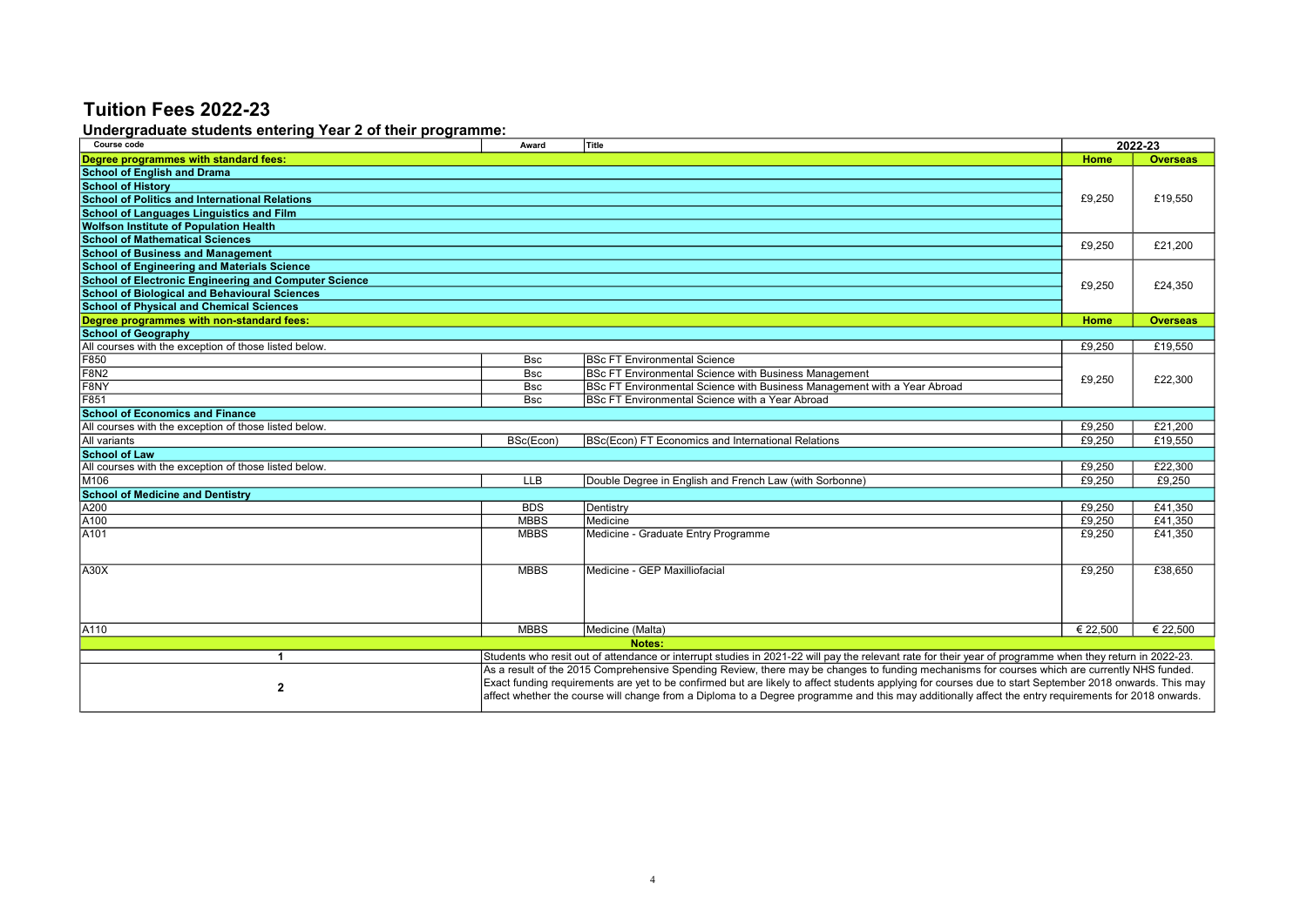#### Undergraduate students entering Year 3 of their programme:

| Course code                                                     | Award              | Title                                                                                                                                                                                                                                                                                                                                                                                                                                                            |          | 2022-23         |
|-----------------------------------------------------------------|--------------------|------------------------------------------------------------------------------------------------------------------------------------------------------------------------------------------------------------------------------------------------------------------------------------------------------------------------------------------------------------------------------------------------------------------------------------------------------------------|----------|-----------------|
| Degree programmes with standard fees:                           |                    |                                                                                                                                                                                                                                                                                                                                                                                                                                                                  | Home     | <b>Overseas</b> |
| <b>School of English and Drama</b>                              |                    |                                                                                                                                                                                                                                                                                                                                                                                                                                                                  |          |                 |
| <b>School of History</b>                                        |                    |                                                                                                                                                                                                                                                                                                                                                                                                                                                                  | £9,250   | £18,600         |
| <b>School of Politics and International Relations</b>           |                    |                                                                                                                                                                                                                                                                                                                                                                                                                                                                  |          |                 |
| <b>School of Languages Linguistics and Film</b>                 |                    |                                                                                                                                                                                                                                                                                                                                                                                                                                                                  |          |                 |
| <b>Wolfson Institute of Population Health</b>                   |                    |                                                                                                                                                                                                                                                                                                                                                                                                                                                                  | £9,250   | £19,350         |
| <b>School of Business and Management</b>                        |                    |                                                                                                                                                                                                                                                                                                                                                                                                                                                                  | £9,250   | £20,200         |
| <b>School of Engineering and Materials Science</b>              |                    |                                                                                                                                                                                                                                                                                                                                                                                                                                                                  |          |                 |
| <b>School of Electronic Engineering and Computer Science</b>    |                    |                                                                                                                                                                                                                                                                                                                                                                                                                                                                  | £9,250   | £23,300         |
| School of Physical and Chemical Sciences (Degrees in Physics)   |                    |                                                                                                                                                                                                                                                                                                                                                                                                                                                                  |          |                 |
| <b>School of Biological and Behavioural Sciences</b>            |                    |                                                                                                                                                                                                                                                                                                                                                                                                                                                                  | £9,250   | £24,300         |
| School of Physical and Chemical Sciences (Degrees in Chemsitry) |                    |                                                                                                                                                                                                                                                                                                                                                                                                                                                                  |          |                 |
| <b>School of Law</b>                                            |                    |                                                                                                                                                                                                                                                                                                                                                                                                                                                                  | £9.250   | £21.550         |
| Degree programmes with non-standard fees:                       |                    |                                                                                                                                                                                                                                                                                                                                                                                                                                                                  | Home     | <b>Overseas</b> |
| <b>School of Mathematical Sciences</b>                          |                    |                                                                                                                                                                                                                                                                                                                                                                                                                                                                  |          |                 |
| All courses with the exception of those listed below.           |                    |                                                                                                                                                                                                                                                                                                                                                                                                                                                                  | £9,250   | £18,600         |
| All variants                                                    | <b>BSc</b>         | BSc FT Mathematics, Statistics and Financial Economics                                                                                                                                                                                                                                                                                                                                                                                                           | £9,250   | £19,350         |
| <b>School of Economics and Finance</b>                          |                    |                                                                                                                                                                                                                                                                                                                                                                                                                                                                  |          |                 |
| All courses with the exception of those listed below.           |                    |                                                                                                                                                                                                                                                                                                                                                                                                                                                                  | £9.250   | £20,200         |
| <b>LG11</b>                                                     | BSc (Econ)         | BSc(Econ) FT Economics, Statistics and Mathematics                                                                                                                                                                                                                                                                                                                                                                                                               | £9,250   | £19,350         |
| L126                                                            | BSc (Econ)         | BSc(Econ) FT Economic Studies, Statistics and Mathematics                                                                                                                                                                                                                                                                                                                                                                                                        | £9.250   | £19,350         |
| <b>School of Medicine and Dentistry</b>                         |                    |                                                                                                                                                                                                                                                                                                                                                                                                                                                                  |          |                 |
| A400                                                            | <b>BDS</b>         | Dentistry                                                                                                                                                                                                                                                                                                                                                                                                                                                        | £9,250   | £39,300         |
| A <sub>100</sub>                                                | <b>MBBS</b>        | Medicine                                                                                                                                                                                                                                                                                                                                                                                                                                                         | £9.250   | £39.300         |
| A301                                                            | <b>MBBS</b>        | Medicine - Graduate Entry Programme                                                                                                                                                                                                                                                                                                                                                                                                                              | £9,250   | £39,300         |
| A30X                                                            | <b>MBBS</b>        | Medicine - GEP Maxilliofacial                                                                                                                                                                                                                                                                                                                                                                                                                                    | £9,250   |                 |
| A110                                                            | <b>MBBS</b>        | Medicine (Malta)                                                                                                                                                                                                                                                                                                                                                                                                                                                 | € 35,000 | € 35,000        |
| Notes:                                                          |                    |                                                                                                                                                                                                                                                                                                                                                                                                                                                                  |          |                 |
| -1                                                              | return in 2022-23. | Students who resit out of attendance or interrupt studies in 2021-22 will pay the relevant rate for their year of programme when they                                                                                                                                                                                                                                                                                                                            |          |                 |
| $\mathbf{2}$                                                    |                    | As a result of the 2015 Comprehensive Spending Review, there may be changes to funding mechanisms for courses which are currently NHS funded.<br>Exact funding requirements are yet to be confirmed but are likely to affect students applying for courses due to start September 2018 onwards. This may<br>affect whether the course will change from a Diploma to a Degree programme and this may additionally affect the entry requirements for 2018 onwards. |          |                 |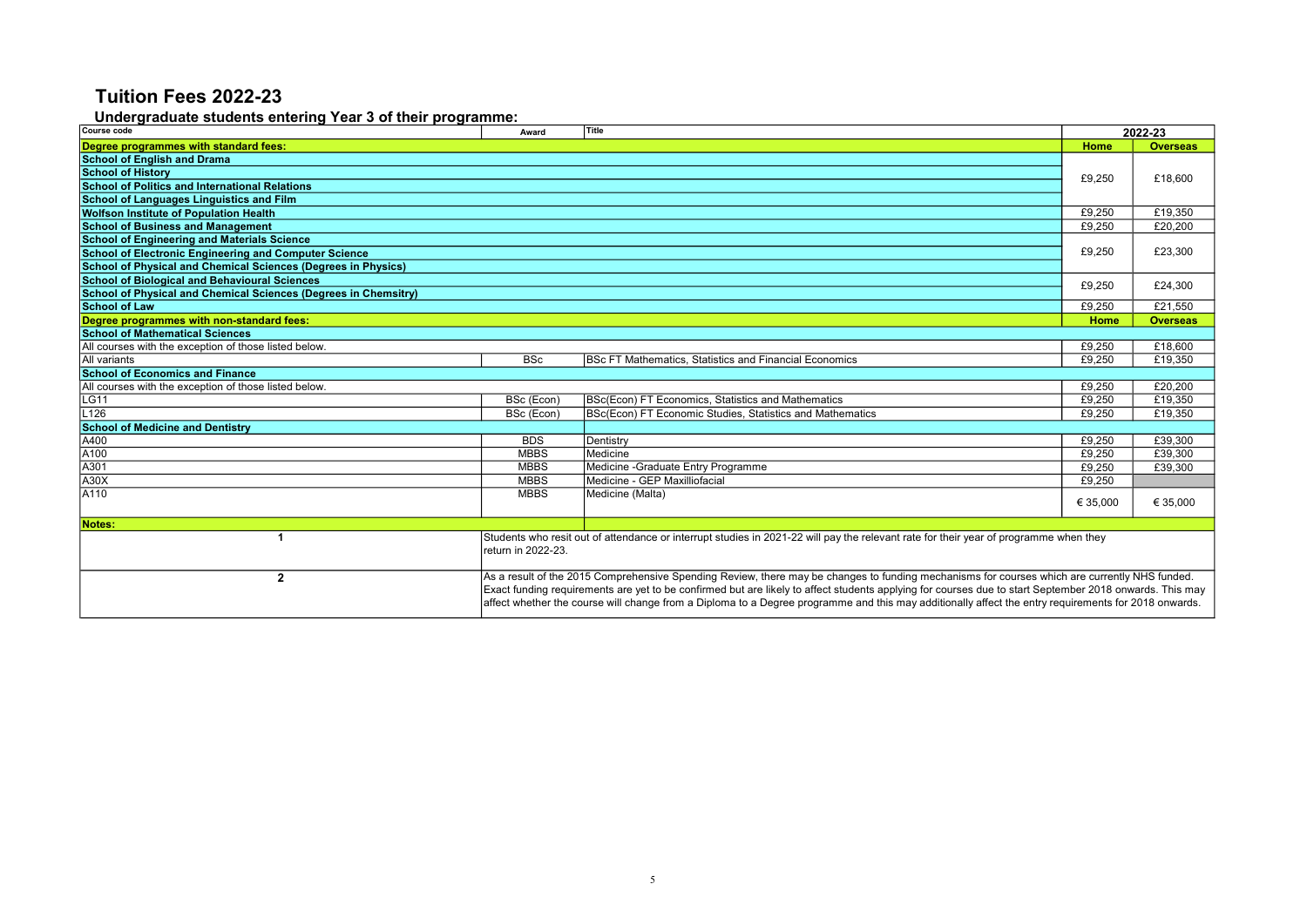Undergraduate students entering Year 4 of their programme:

| <b>Course code</b>                                              | Award       | Title                                                                                                                                                    |          | 2022/23         |
|-----------------------------------------------------------------|-------------|----------------------------------------------------------------------------------------------------------------------------------------------------------|----------|-----------------|
| Degree programmes with standard fees:                           |             |                                                                                                                                                          | Home     | <b>Overseas</b> |
| <b>School of English and Drama</b>                              |             |                                                                                                                                                          |          |                 |
| <b>School of History</b>                                        |             |                                                                                                                                                          | £9,250   | £17.200         |
| School of Languages Linguistics and Film                        |             |                                                                                                                                                          |          |                 |
| <b>School of Mathematical Sciences</b>                          |             |                                                                                                                                                          | £9.250   | £18,300         |
| <b>School of Economics and Finance</b>                          |             |                                                                                                                                                          | £9.250   | £19,200         |
| <b>Wolfson Institute of Population Health</b>                   |             |                                                                                                                                                          | £9,250   | £19,300         |
| <b>School of Law</b>                                            |             |                                                                                                                                                          | £9,250   | £20,750         |
| <b>School of Engineering and Materials Science</b>              |             |                                                                                                                                                          |          |                 |
| <b>School of Electronic Engineering and Computer Science</b>    |             |                                                                                                                                                          | £9,250   | £22,150         |
| School of Physical and Chemical Sciences (Degrees in Physics)   |             |                                                                                                                                                          |          |                 |
| School of Physical and Chemical Sciences (Degrees in Chemsitry) |             |                                                                                                                                                          |          |                 |
| Degree programmes with non-standard fees:                       |             |                                                                                                                                                          |          |                 |
| <b>School of Politics and International Relations</b>           |             |                                                                                                                                                          |          |                 |
| All courses with the exception of those listed below.           |             |                                                                                                                                                          | £9.250   | £17,200         |
| All variants                                                    | <b>BA</b>   | <b>BA FT International Relations</b>                                                                                                                     | £9.250   | £17.900         |
| <b>School of Biological and Behavioural Sciences</b>            |             |                                                                                                                                                          |          |                 |
| All courses with the exception of those listed below.           |             |                                                                                                                                                          | £9,250   | £22,150         |
| All variants                                                    | <b>BSc</b>  | <b>BSc FT Biomedical Sciences with Year Abroad</b>                                                                                                       | £9.250   | £24,400         |
| <b>School of Medicine and Dentistry</b>                         |             |                                                                                                                                                          |          |                 |
| A400                                                            | <b>BDS</b>  | Dentistry                                                                                                                                                | £9.250   | £38,650         |
| A100                                                            | <b>MBBS</b> | Medicine                                                                                                                                                 | £9,250   | £37,300         |
|                                                                 |             |                                                                                                                                                          |          |                 |
| A301                                                            | <b>MBBS</b> | Medicine - Graduate Entry Programme                                                                                                                      | £9,250   | £37,300         |
| A110                                                            | <b>MBBS</b> | Medicine (Malta)                                                                                                                                         | € 35,000 | € 35,000        |
| Notes:                                                          |             |                                                                                                                                                          |          |                 |
|                                                                 |             | Students who resit out of attendance or interrupt studies in 2021-22 will pay the relevant rate for their year of programme when they return in 2022-23. |          |                 |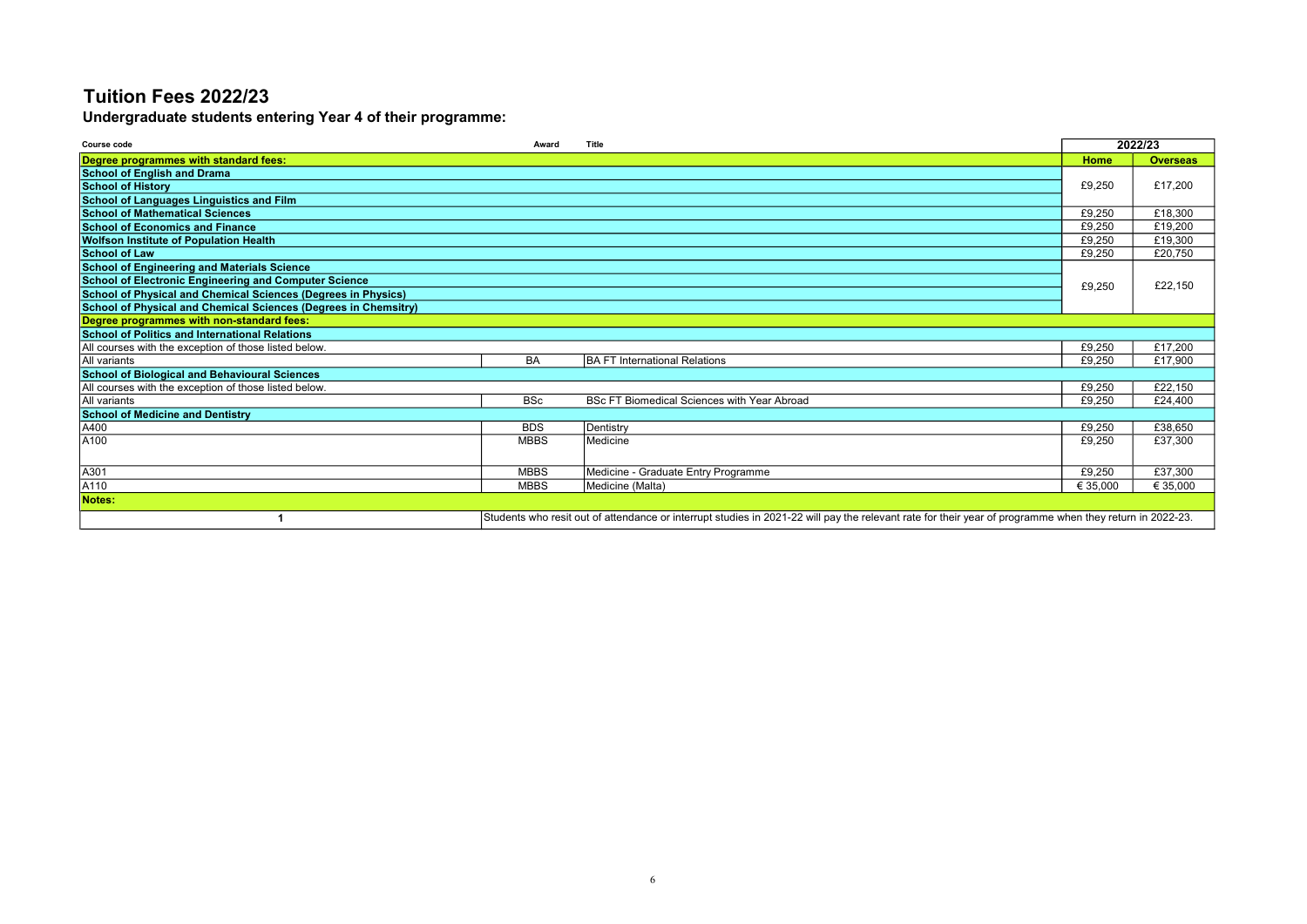Undergraduate students entering Year 5 of their programme:

| Course code                                                   | Award       | Title                                                                                                                                                   |          | 2022/23         |
|---------------------------------------------------------------|-------------|---------------------------------------------------------------------------------------------------------------------------------------------------------|----------|-----------------|
| Degree programmes with standard fees:                         |             |                                                                                                                                                         | Home     | <b>Overseas</b> |
| <b>School of Engineering and Materials Science</b>            |             |                                                                                                                                                         | £9,250   | £20,850         |
| School of Physical and Chemical Sciences (Degrees in Physics) |             |                                                                                                                                                         |          |                 |
| School of Electronic Engineering and Computer Science         |             |                                                                                                                                                         | £9,250   | £21,300         |
| Degree programmes with non-standard fees:                     |             |                                                                                                                                                         |          |                 |
| <b>School of Medicine and Dentistry</b>                       |             |                                                                                                                                                         |          |                 |
| A400                                                          | <b>BDS</b>  | Dentistry                                                                                                                                               | £9,250   | £37,050         |
|                                                               |             |                                                                                                                                                         |          |                 |
| A300                                                          | <b>MBBS</b> | Medicine                                                                                                                                                | £9,250   | £37,650         |
| A110                                                          | MBBS        | Medicine (Malta)                                                                                                                                        | € 35,000 | € 35,000        |
|                                                               |             |                                                                                                                                                         |          |                 |
|                                                               |             |                                                                                                                                                         |          |                 |
|                                                               |             |                                                                                                                                                         |          |                 |
| Notes:                                                        |             |                                                                                                                                                         |          |                 |
|                                                               |             | Students who resit out of attendance or interrupt studies in 2021-22 will pay the relevant rate for their year of programme when they return in 2022-23 |          |                 |